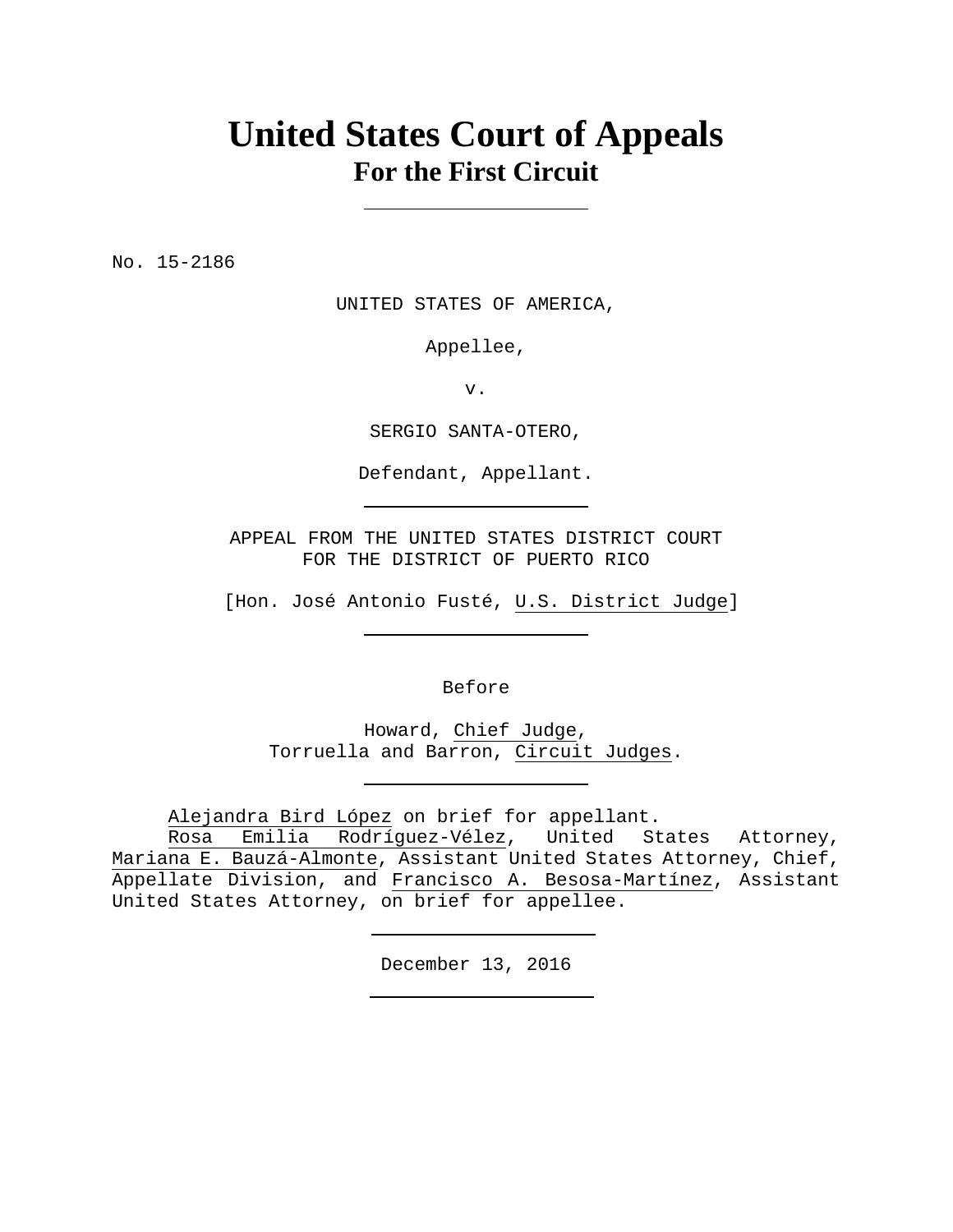**BARRON**, **Circuit Judge**. This appeal requires us once again to review the sentence that Sergio Santa-Otero has received for possessing a firearm after being convicted of a felony, in violation of 18 U.S.C. § 922(g)(1), and possessing a machine gun, in violation of 18 U.S.C. § 922(o). In Santa's prior appeal, we vacated his sentence, which at that time was for a term of imprisonment of 65 months, and remanded for resentencing. That resentencing has now occurred, and we affirm the result, which is a 60-month prison sentence.

**I.**

In 2013, pursuant to a plea agreement, Santa pled guilty to the two offenses: unlawful possession of a machine gun, in violation of 18 U.S.C. § 922(o), and being a convicted felon in possession of a firearm, in violation of 18 U.S.C. § 922(g). The plea agreement set forth the following facts.

 Santa was stopped in a car by police officers while smoking a marijuana cigarette. Upon questioning by the police officers, Santa disclosed that he had a firearm and ammunition in the car. The officers recovered one loaded Glock Pistol Model 27, four loaded standard size Glock Pistol magazines, and two loaded high capacity magazines, containing a total of 101 .40 caliber rounds of ammunition. Santa informed the officers that the Glock Pistol had a "chip" in it such that it would fire automatically, qualifying the firearm as a "machine gun." See 26 U.S.C. § 5845(b)

- 2 -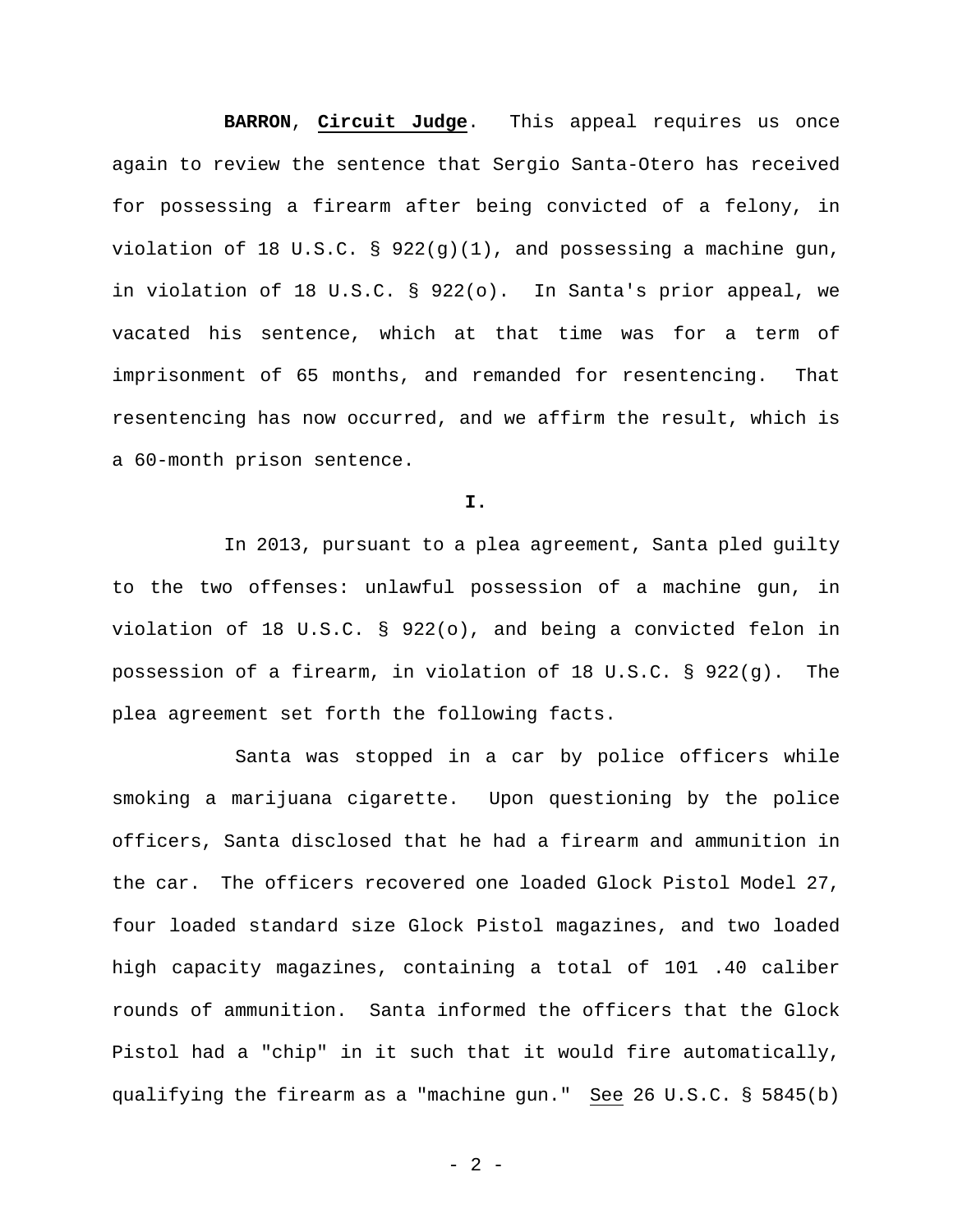(defining a machine gun as "any weapon which shoots, is designed to shoot, or can be readily restored to shoot, automatically more than one shot, without manual reloading, by a single function of the trigger").

The plea agreement recommended a sentence within the applicable range set by the United States Sentencing Guidelines. The guidelines range set forth in the presentence report was for a term of imprisonment of 37 to 46 months. The presentence report based this range on a calculation that Santa's total offense level was 19 and that Santa's criminal history category was III.

The presentence report calculated the total offense level of 19 for Santa by starting with a base offense level of 22, as required by U.S.S.G. § 2K2.1(a)(3), which applies to defendants convicted of being a felon in possession of a firearm where that firearm is a machine gun. The presentence report then reduced Santa's base offense level of 22 by two points for Santa's acceptance of responsibility and one additional point for Santa's entering a plea of guilty, thereby yielding the total offense level of 19. The presentence report labeled Santa's criminal history category as III based on Santa's prior convictions under Puerto Rico law for possession with intent to distribute a controlled substance, reclassified as possession of a controlled substance, and for aggravated conjugal abuse.

- 3 -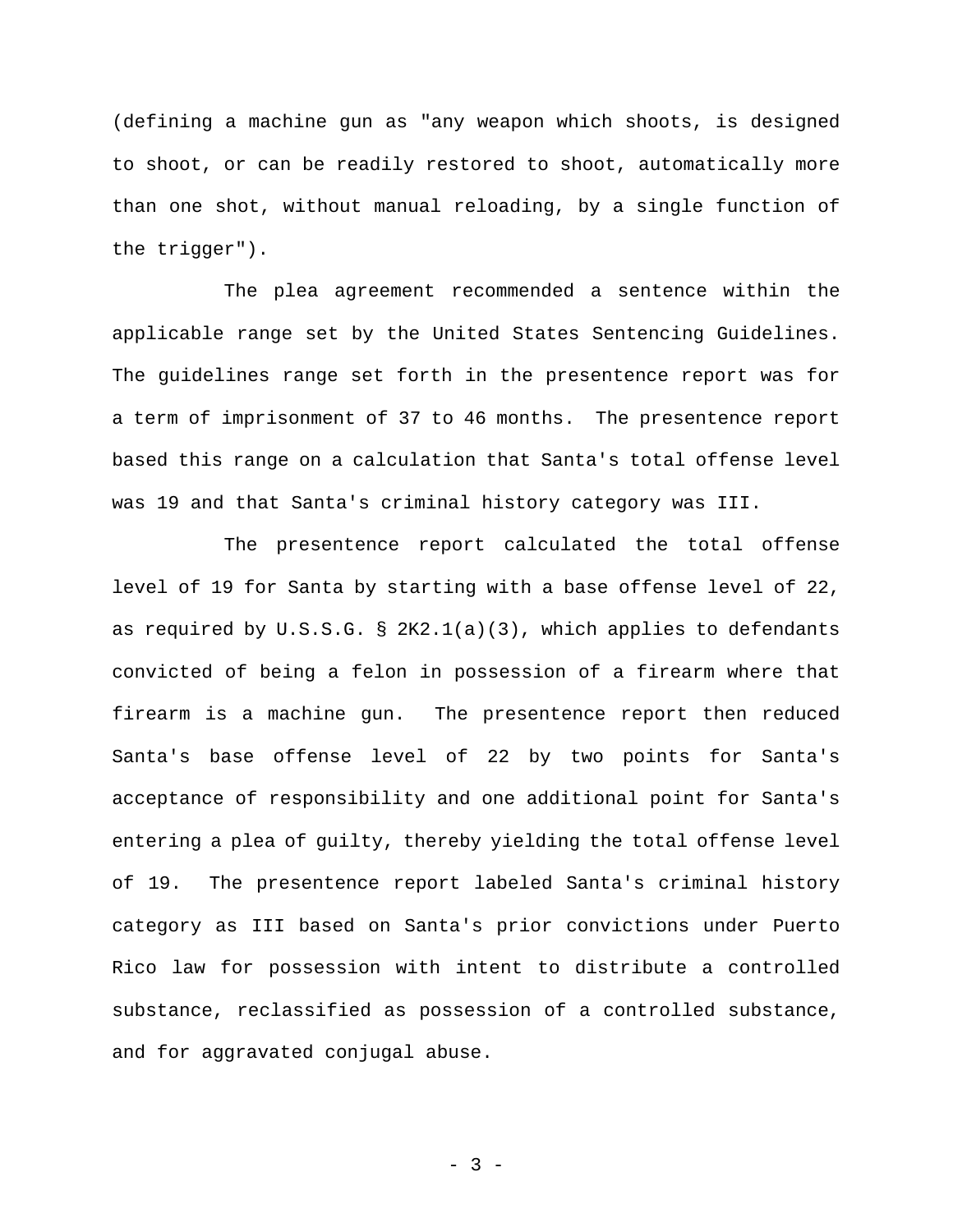At Santa's first sentencing hearing, the District Court stated that Santa had been convicted of possession with intent to distribute a controlled substance, and, based on that understanding of his criminal history, imposed a prison sentence of 65 months. On appeal, however, we agreed with Santa that the District Court had erred in characterizing Santa's criminal history, and so we vacated the sentence and remanded for resentencing. United States v. Santa-Otero, 618 F. App'x 6 (1st Cir. 2015).

At Santa's sentencing hearing on remand, the parties agreed that the guidelines range for his term of imprisonment remained 37 to 46 months, because Santa's total offense level remained 19 and his criminal history category remained category III. The District Court imposed a sentence of 60 months imprisonment. Santa's appeal followed.

## **II.**

Santa appears to characterize each of his challenges to his sentence as being both procedural and substantive in nature. For procedural challenges, "we afford de novo review to the sentencing court's interpretation and application of the sentencing guidelines, assay the court's factfinding for clear error, and evaluate its judgment calls for abuse of discretion." United States v. Ruiz-Huertas, 792 F.3d 223, 226 (1st Cir. 2015). For substantive challenges, "we proceed under the abuse of

 $-4 -$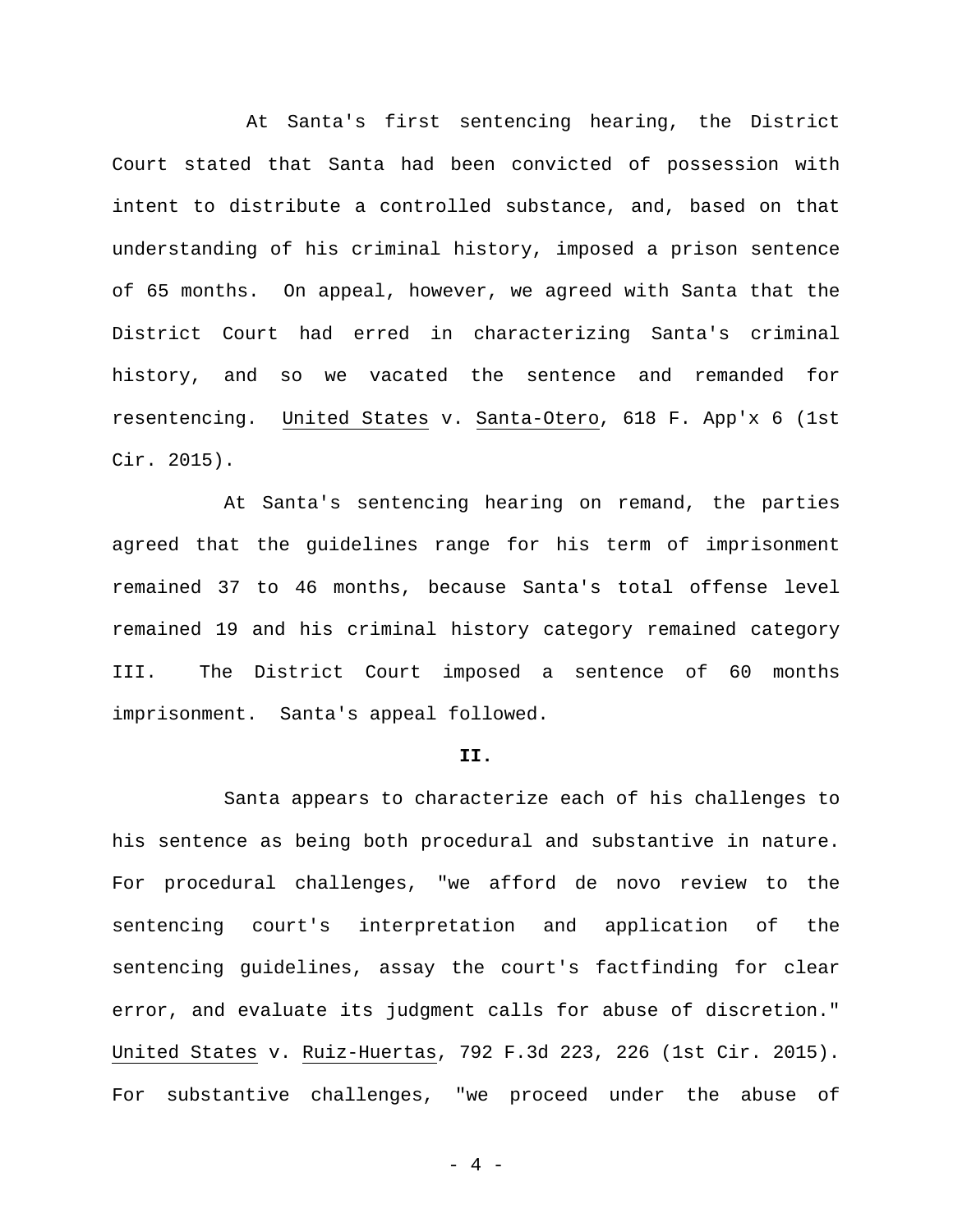discretion rubric." Id. But, however the challenges are characterized, we find no basis for vacating the sentence under the applicable standard of review.<sup>1</sup>

Santa first points out that when a factor relied on to justify a variant sentence "is already included in the calculation of the guidelines sentencing range, a judge who wishes to rely on that same factor to impose a sentence above or below the range must articulate specifically the reasons that this particular defendant's situation is different from the ordinary situation covered by the guidelines calculation." United States v. Zapete-García, 447 F.3d 57, 60 (1st Cir. 2006). For that reason, Santa contends, the District Court erred in relying on the presence of a machine gun to justify the variance.

 In support of this argument, Santa points to U.S.S.G. § 2K2.1(a)(3), which provides a base offense level of 22 if the firearm that was the subject of the conviction is a machine gun, defined as "any weapon which shoots . . . automatically more than one shot, without manual reloading, by a single function of the trigger." 26 U.S.C. § 5845(b). But, the District Court did not rely solely upon Santa's possession of the machine gun in imposing

 $\overline{a}$ 

 $1$  The government contends that Santa failed to preserve some of his challenges below, and that, therefore, we must review them under the plain error standard. But, because we conclude that Santa's challenges fail even under the standard of review that Santa asks us to apply, we need not decide whether Santa forfeited certain of his challenges below.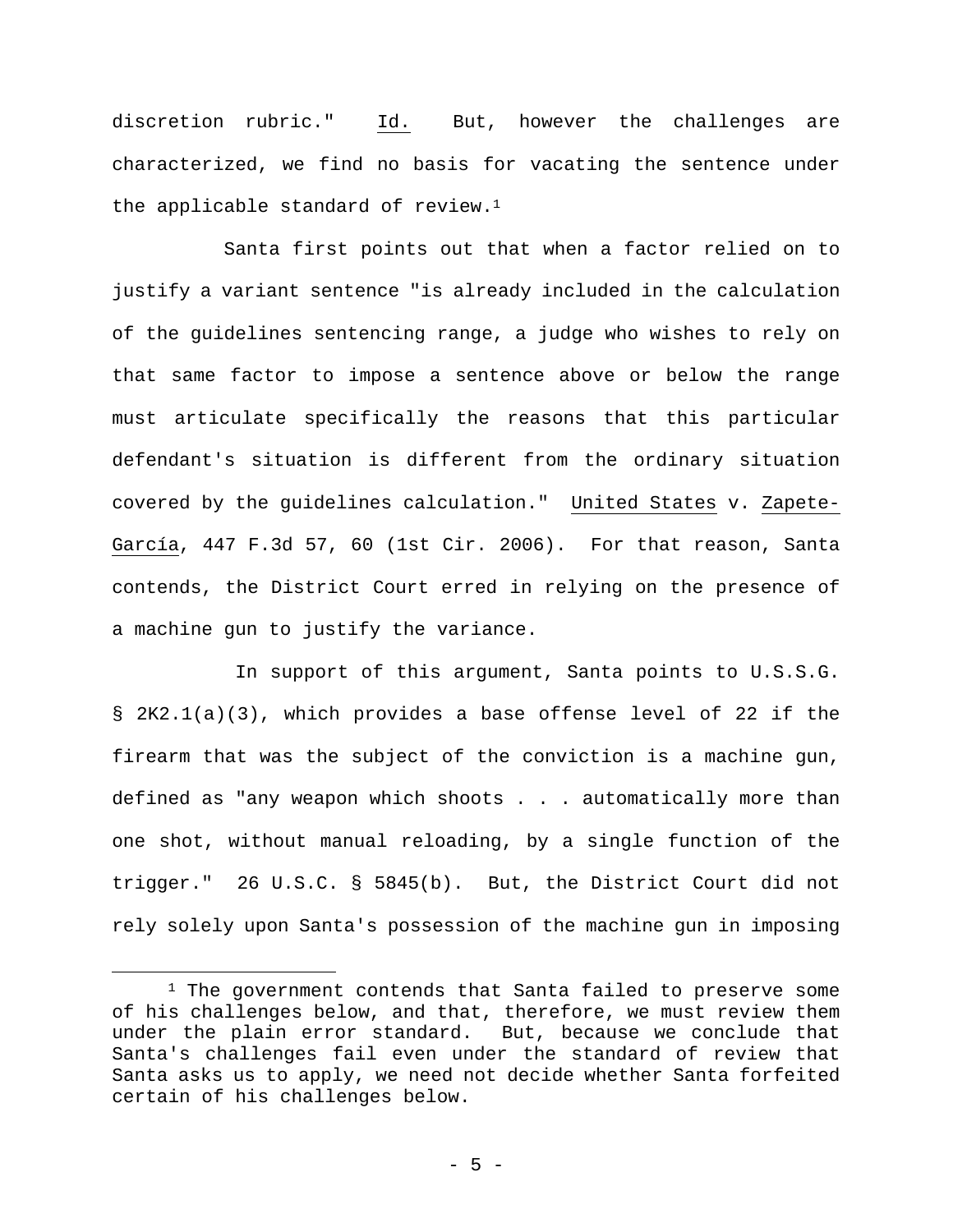the variant sentence. The District Court cited to specific features of the ammunition that Santa possessed along with the machine gun: two loaded extended capacity magazines and four loaded standard magazines, beyond the one loaded standard magazine that was already in the machine gun. Thus, Santa's challenge is meritless. See United States v. Davis-Torres, -- F. App'x --, 2016 WL 5115331, at \*4 (1st Cir. 2016) ("The [sentencing] court also emphasized the inherent danger in carrying an AK–47 semiautomatic rifle with two high capacity magazines and 109 rounds of ammunition . . . . There was no abuse."); see also United States v. Thomas, 914 F.2d 139, 144 (8th Cir. 1990) ("[T]he district court properly considered . . . the nature of the firearms [defendant] possessed, and the fact that the firearms were loaded as factors not adequately taken into account by the Guidelines which warrant departure.").2

Nor do we find persuasive Santa's contention that the District Court erred by attributing "illicit conduct" to Santa that was unsupported by a preponderance of the evidence. In

 $\overline{a}$ 

<sup>2</sup> In arguing that the District Court impermissibly justified the variance by reference to the machine gun, Santa also points to other provisions of the sentencing guidelines that reference the number and type of firearms possessed by a defendant. Because those other provisions do not apply to Santa, they are not "already included in the calculation of the guidelines sentencing range," so they cannot impugn the District Court's decision to use the particular ammunition possessed by Santa to justify the variance. Zapete-García, 447 F.3d at 60.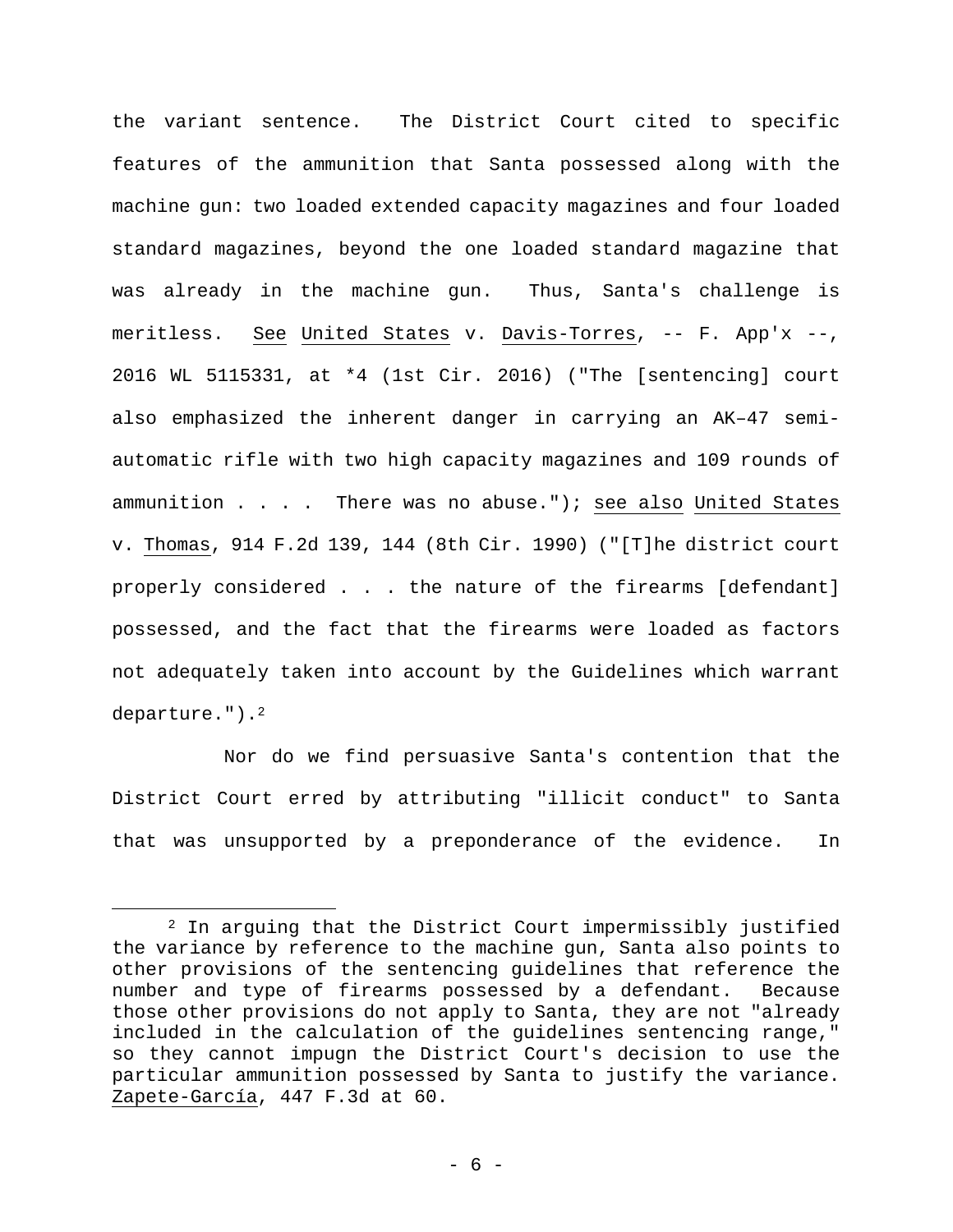support of this argument, Santa points to the colloquy at the sentencing hearing in which Santa contended that he should be sentenced within the guidelines range because he possessed the machine gun for self-defense, as he had been the victim of an attempted murder. And, he argues, in this colloquy, the District Court found -- without a basis -- that Santa had engaged in unlawful conduct beyond that for which he had been charged. The record shows, however, that the District Court simply rejected Santa's contention that he was in possession of the machine gun in question for self-defense.3

Santa next argues that the District Court erred by assuming, on the basis of conduct for which Santa had been charged but not convicted, that Santa's criminal history record under-

 $\overline{a}$ 

<sup>3</sup> At the colloquy, the District Court stated: "[D]o you honestly believe that a judge cannot extrapolate from this gun and say . . . what is a citizen doing with this kind of pistol, machine gun? All these magazines that we have been describing here, extended magazines, and the rounds of ammunition. Is it only for protection?" The District Court then went on to say:

When we realize that the fire power that he had with him is more than the fire power the Marshals have in this room together, imagine. If you ask the Marshals here to lay out their firearms and count the bullets and see what they are, nobody's carrying an automatic firearm. Nobody's carrying more than a [fourteen] round magazine. One magazine. And boy, do they need protection and to protect themselves. Especially in this district. I cannot accept, I cannot in good honesty accept the argument that because he had been shot once, he needed to have this automatic firearm, all these magazines, and that number of ammunition, all those ammunition to protect himself.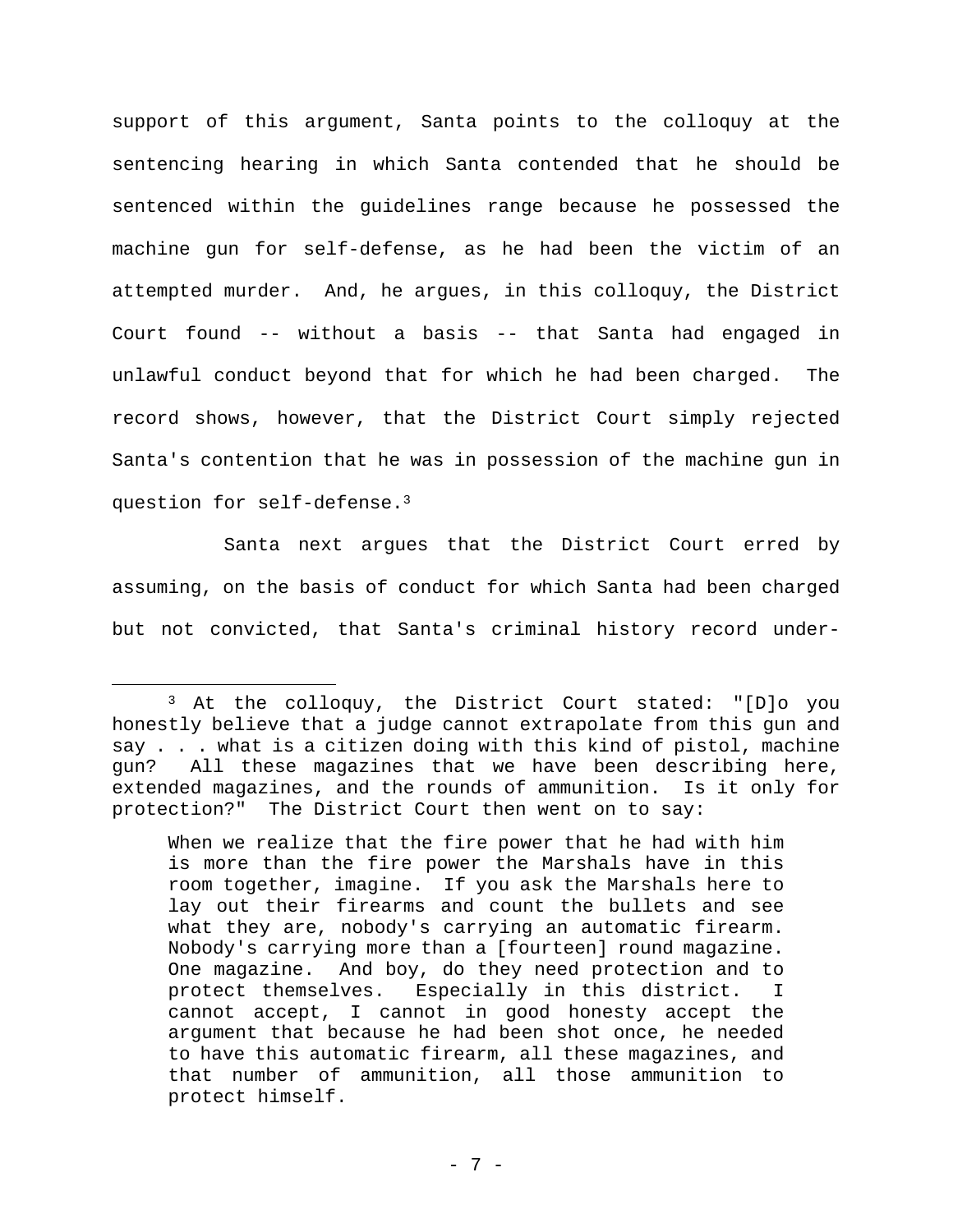represented his actual prior criminal activities. But, the sentencing transcript makes clear that the District Court first set aside this concern by saying "Let's forget about that for the time being," and then accurately summarized Santa's criminal history as consisting of one conviction for conjugal abuse and one conviction for simple possession of a controlled substance. Nor did the District Court bring up the issue of the potential underrepresentation of Santa's criminal record again during the sentencing hearing. Thus, Santa's argument here, too, fails.

Finally, Santa argues that the District Court erred in several ways by taking into account local conditions in Puerto Rico in setting the sentence. As we have previously said, "[g]eographic considerations can be relevant at sentencing, as 'the incidence of particular crimes in the relevant community appropriately informs and contextualizes the relevant need for deterrence.'" United States v. Ortiz-Rodríguez, 789 F.3d 15, 19 (1st Cir. 2013) (quoting United States v. Flores-Machicote, 706 F.3d 16, 23 (1st Cir. 2013)). Nevertheless, "[a] sentencing judge's resort to community-based characteristics does not relieve him or her of the obligation to ground sentencing determinations in case-specific factors. It is possible for a sentencing judge to focus too much on the community and too little on the individual." Flores-Machicote, 706 F.3d at 24 (citation omitted).

- 8 -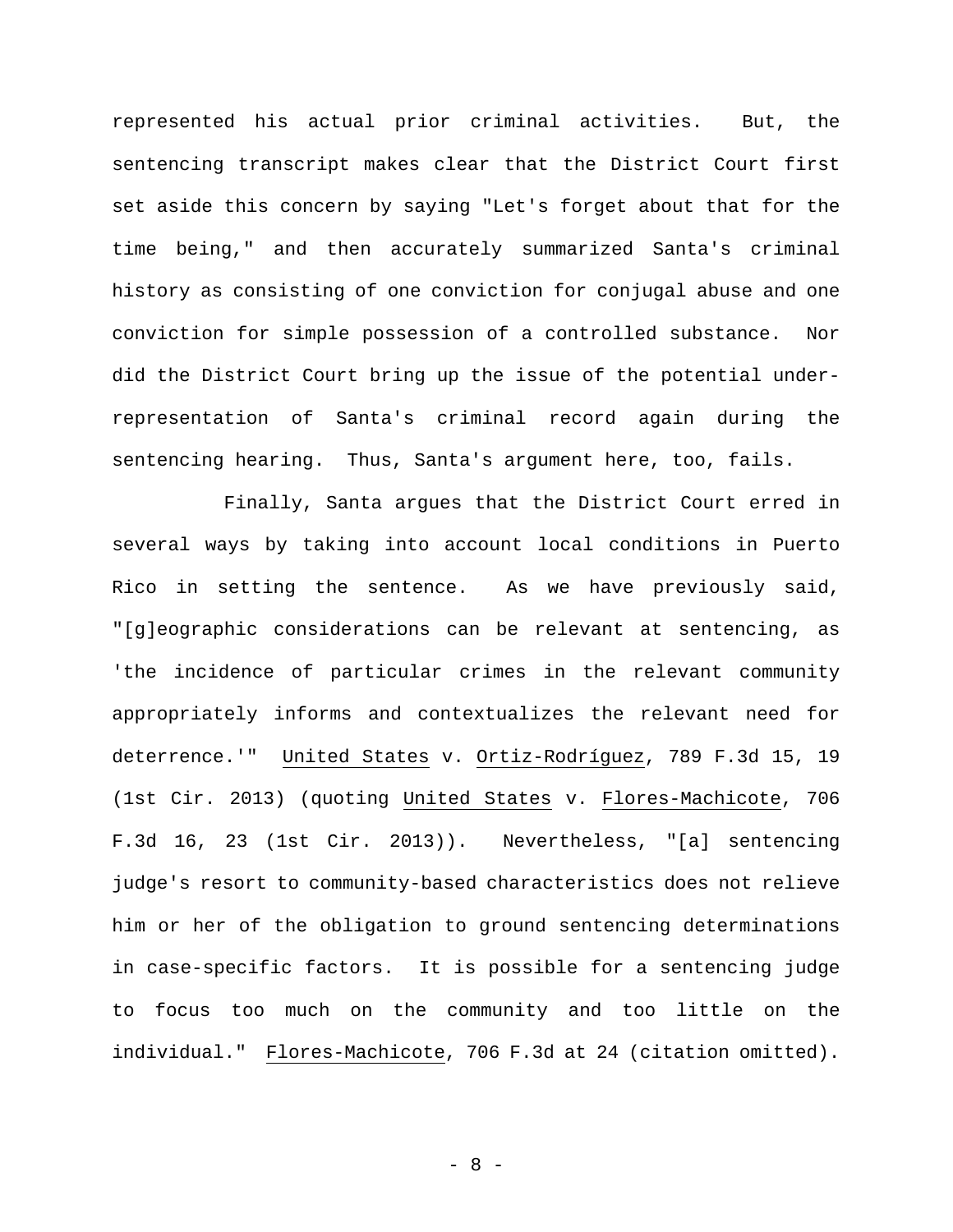Here, the District Court did not cross the line. Because the District Court expressly took note of the case-specific factors of Santa's criminal history and the specific firearm and ammunition Santa possessed, the District Court sufficiently emphasized the case-specific factors relative to the community-based characteristics.

Santa does contend that the District Court erred in not specifying the sources of information it used in describing the community characteristics it took into account in making its sentencing decision, because the District Court may have relied on unreliable information. But "[a]s a general matter, 'the sentencing authority has always been free to consider a wide range of relevant material[,]'" United States v. Álvarez-Núñez, 828 F.3d 52, 55 (1st Cir. 2016) (quoting Payne v. Tennessee, 501 U.S. 808, 820-21 (1991)), including the "cumulative experience garnered through the sheer number of district court sentencing proceedings that take place day by day." See United States v. Narváez-Soto, 773 F.3d 282, 286 (1st Cir. 2014) (quoting United States v. Martin, 520 F.3d 87, 92 (1st Cir. 2008)). Against this backdrop, the record provides no support for Santa's speculative and unsupported contention.

Santa does also contend that, in justifying the variance, the District Court wrongly relied on the fact that, under Puerto Rico law, the illegal possession of a machine gun is

- 9 -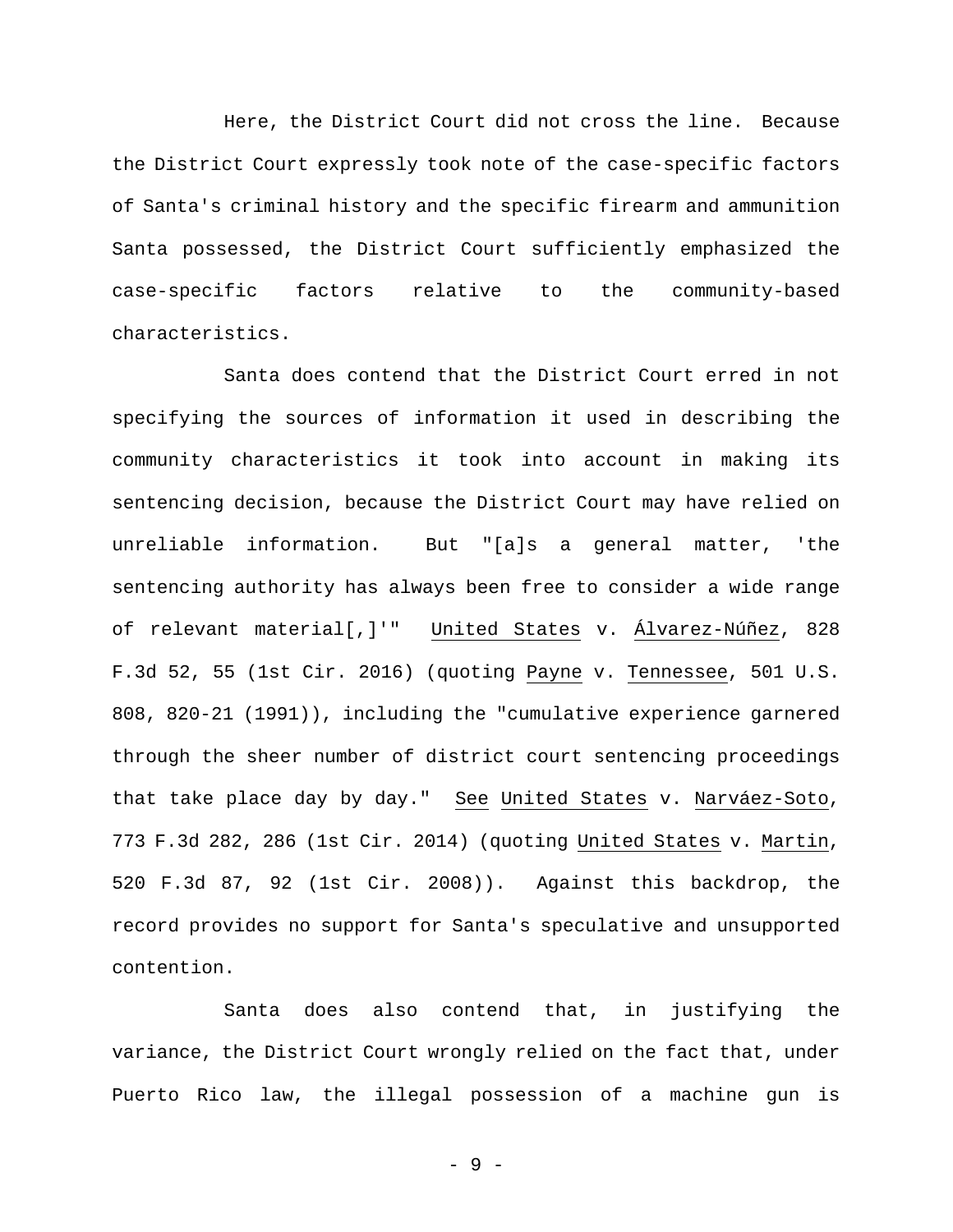punishable by up to twenty-four years imprisonment. Santa contends that, by this reference, the District Court was premising the variance not on the need for deterrence in this particular community but rather, impermissibly, on that community's hostility towards this type of conduct. But, the District Court referenced the penalty under Puerto Rico law not as a justification for the variance, but rather as a confirmation that the variant sentence was not "something that is terribly out of reality with what this kind of situation [in Puerto Rico] is." And Santa provides no reason for why this particular use of the penalty under Puerto Rico law for the crime constitutes an abuse of discretion by the District Court.

Similarly, we do not find persuasive Santa's contention that the District Court erred by referencing its opinion in a different sentencing case, United States v. González–Román, 115 F. Supp. 3d 271 (D.P.R. 2015), in the course of explaining the community-based need for deterrence. While some of the facts referenced in the González–Román opinion deal with matters irrelevant to Santa's crime, other facts -- such as statistics on violent crime and firearm use -- are relevant. The record provides no basis for finding that, in referring to that decision, the District Court relied on the parts of that opinion that were irrelevant to Santa.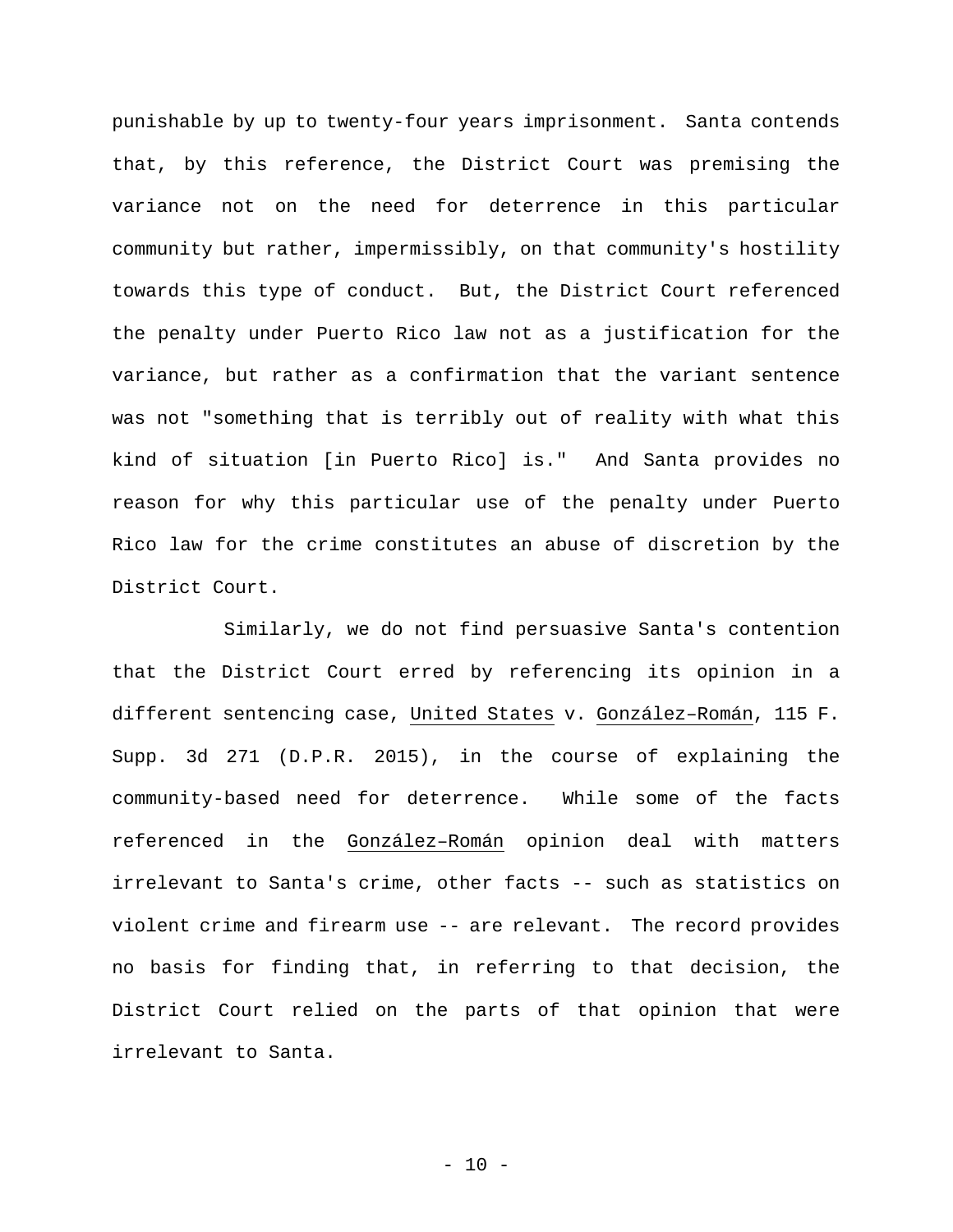Finally, Santa argues that by relying on the community characteristics of Puerto Rico in justifying the variance, the District Court violated Santa's federal constitutional right to equal protection of the laws. But, the District Court justified the variant sentence on the fact that Santa committed the crime in a place in which there is an increased need for deterrence. And, for reasons we have given before, that is a permissible consideration in sentencing. See Flores-Machicote, 706 F.3d at 23. Thus, this challenge fails as well.

In rejecting Santa's challenges, we are cognizant that "[t]he farther the judge's sentence departs from the guidelines sentence . . . the more compelling the justification based on factors in section 3553(a) that the judge must offer in order to enable the court of appeals to assess the reasonableness of the sentence imposed." United States v. Smith, 445 F.3d 1, 4 (1st Cir. 2006) (omission in original) (quoting United States v. Dean, 414 F.3d 725, 729 (7th Cir. 2005)). And we note that here, the District Court imposed a not insubstantial variant sentence, as the sentence to a term of 60 months imprisonment was 14 months greater than the upper end of the guidelines range, which was 46 months imprisonment, as set forth in the presentence report. Nevertheless, we find both that the District Court's reasoning is sufficient to justify the variance and that the variance was not otherwise imposed in error.

- 11 -